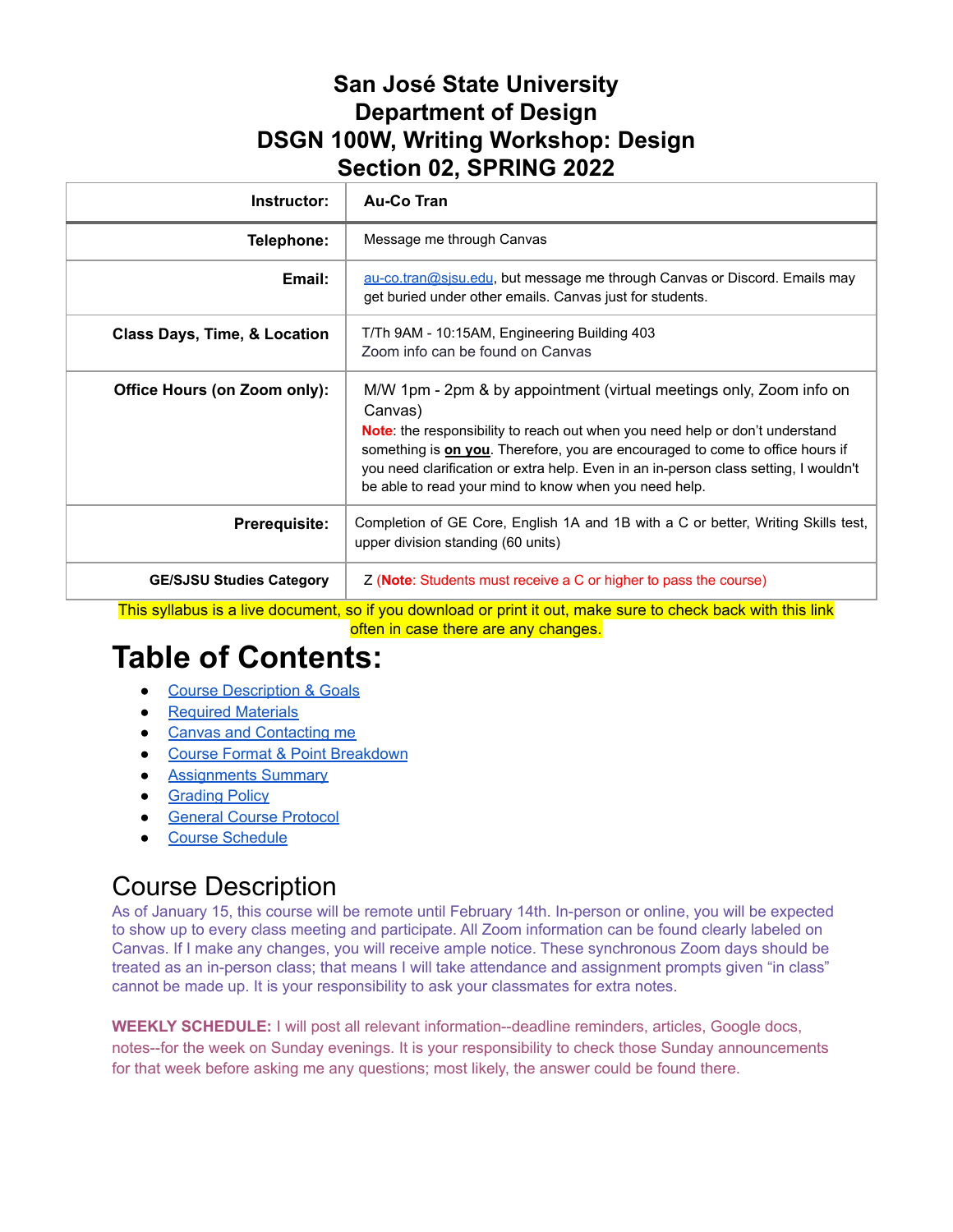## **DSGN 100W Course Description**

Writing Workshop: Design is an upper division writing course that focuses on the types of writing relevant to designers and other visual arts professionals. Our goal is to develop proficiency in the research, reading, and writing strategies you will find useful in your career. We will emphasize the writing process including revising, editing, and proofreading. You can expect a wide range of activities including analyzing your own writing, evaluating peer and professional writing, understanding the importance of drafting, editing, and organizing, improving your awareness and attaining mastery of different writing styles for both professional and general audiences and exploring the relationship between seeing and writing.

#### **The Golden Rule**

Writing can be an extraordinarily vulnerable exercise. Compassion is one of the most important aspects of a writing workshop. This class is a safe space to experiment with voice, style, and subject matter. We are here to support each other's writing journeys and help build each other's confidence as well as reach their writing goals. Be respectful of each other in your critiques and be respectful of yourself.

## Course Goals

From the SJSU General Education Guidelines. Students shall write complete essays that demonstrate college-level (professional) proficiency. Students shall be able to:

- 1. refine the competencies established in Written Communication 1A and 1B.
- 2. express (explain, analyze, develop, and criticize) ideas effectively including ideas encountered in multiple readings and expressed in different forms of discourse.
- 3. organize and develop essays and documents for both professional and general audiences, including appropriate editorial standards for citing primary and secondary sources.

#### **Course Learning Outcomes (CLO)**

Every course is designed to fulfill specific learning outcomes. When you complete Writing Workshop: Design successfully you should have mastered the following student learning outcomes:

**CLO1** Write with an understanding of the connection of writing to your creative process, critical thinking and design thinking.

**CLO2** Write correctly, clearly and concisely.

**CLO3** Develop a concept or thesis and advocate for it with a well structured, well reasoned argument.

**CLO4** Organize and develop different types of design writing such as descriptions, critiques, reviews, persuasive arguments and professional documents.

**CLO5** Proofread, comment and critique the writing of others.

**CLO6** Understand and be comfortable with the dynamics of collaborative writing as a part of design thinking.

**CLO7** Find and develop your own unique voice.

## <span id="page-1-0"></span>Required Materials

- No textbook required; all reading material can be found on Canvas.
- You are required to have an electronic device (laptop, desktop, tablet) with a camera and built-in microphone. SJSU has a free [equipment](https://www.sjsu.edu/learnanywhere/equipment/index.php) loan program available for students.
- Internet access: you're responsible for ensuring that you have access to reliable wi-fi for this class. If you're unable to access reliable wi-fi, you must let me know as soon as possible. See Learn [Anywhere](https://www.sjsu.edu/learnanywhere/equipment/index.php) website for wi-fi options on campus.
- The Canvas app on your phone: all announcements, grades, assignments will be posted on Canvas. For example, if I change a deadline for an assignment, you'd want to know and the only way you can be sure you'd find out will be through a Canvas notification on your phone.
- Zoom: most of our meetings will take place on Zoom.

#### **Library Liaison**

Gareth Scott, Art Librarian for Design Department Email: gareth.scott@sjsu.edu APhone: 408.808-2094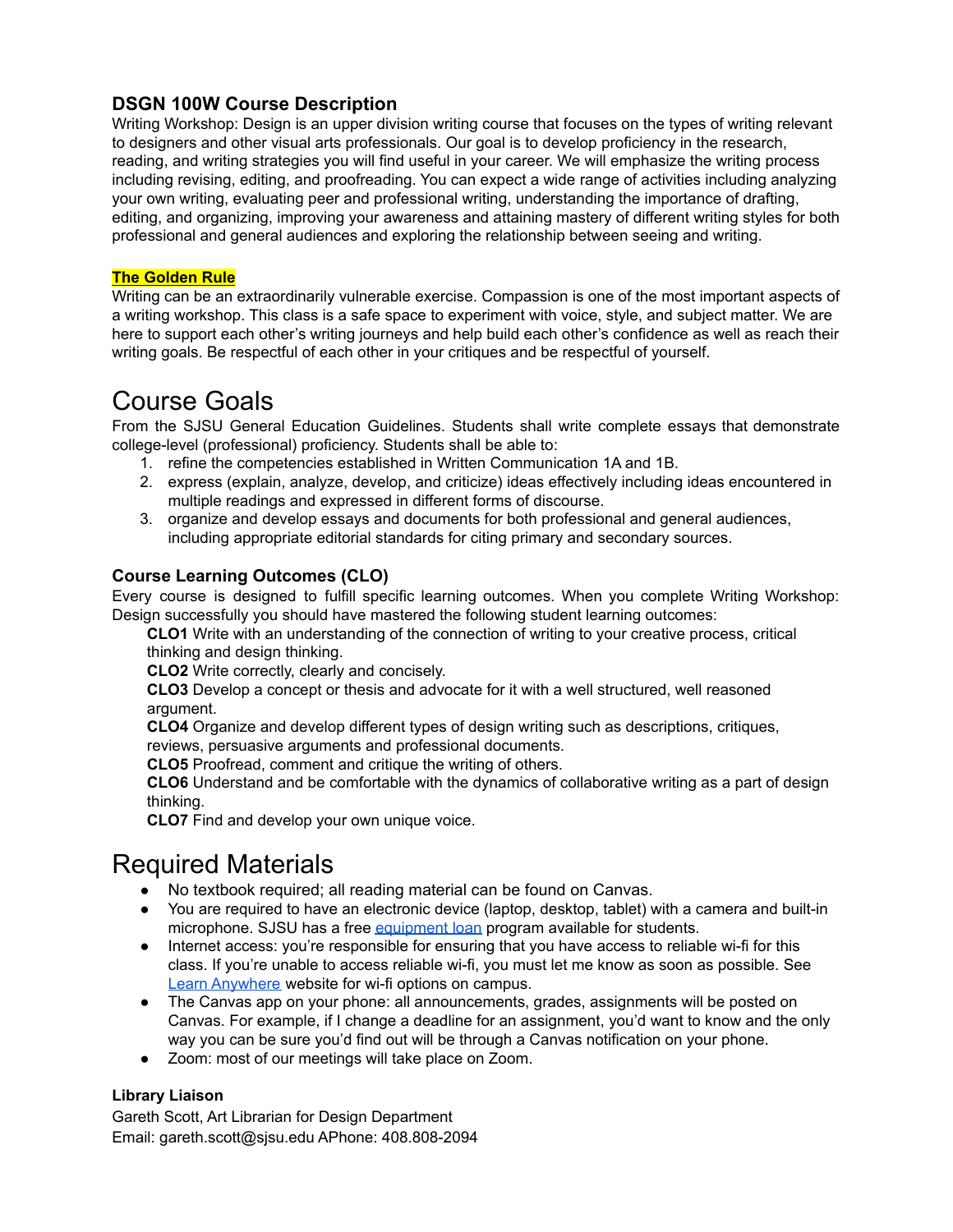# Canvas and Contacting Me

Canvas will be the most important tool for this course. All your course materials such as syllabus, handouts, notes, assignment instructions, etc. can be found on the course Canvas page. You are responsible for regularly checking with the messaging and announcement system through MySJSU and Canvas to learn of any updates. (I highly encourage you to download the Canvas Student app and turn on notifications so you don't miss updates.)

<span id="page-2-0"></span>Please familiarize yourself with the system so that you can turn in assignments on time. "I didn't see that assignment," "I don't know how it works," and, "It was only one minute late and it wouldn't let me submit the assignment!" are not acceptable excuses.

**Contacting me**: Contact me through Canvas. Ask questions well ahead of when you would like a response (24-48 hours before), and keep in mind that 1) I will not see your desperate 2:00 am message, and 2) I am generally unavailable over the weekends except to post updates. Additionally, remember that I am your instructor, not your Facebook friend, so your language should be appropriate and professional.

Messages regarding missed class work and lectures with the question "Did I (will I) miss anything important?" will not be answered. It is your responsibility to ask classmates, show up to office hours, use Discord/Canvas to find out what you missed.

## <span id="page-2-1"></span>Course Format, Requirements and Assignments

| <b>UNIT</b>          | <b>PROJECT NAME</b>                            | <b>CLO</b>          | <b>WORD COUNT</b> | <b>POINTS</b>   |
|----------------------|------------------------------------------------|---------------------|-------------------|-----------------|
| $\blacktriangleleft$ | <b>SPP REVIEW</b>                              | 1, 2, 3, 6, 7       | 1000              | 100             |
|                      | <b>SELF-EVALUATION</b>                         | 1, 2, 6, 7          | 500               | $\overline{5}$  |
| 2 <sup>1</sup>       | <b>RESUME/COVER LETTER &amp; INTERVIEW</b>     | 1, 2, 4, 5, 6, 7    | 2000              | 150             |
|                      | <b>SELF-EVALUATION</b>                         | 1, 2, 6, 7          | 500               | $5\phantom{.0}$ |
| $\overline{3}$       | <b>MANIFESTO</b>                               | 1, 2, 3, 4, 5, 6, 7 | 1000              | 125             |
|                      | <b>SELF-EVALUATION</b>                         | 1, 2, 6, 7          | 500               | $5\overline{5}$ |
| $1-3$                | <b>PEER REVIEWS &amp; ROUGH DRAFTS</b>         | 1, 5, 6             | 500               | 20              |
| $1-3$                | <b>SYLLABUS CONTRACT &amp; WEEKLY WARM-UPS</b> | 5, 6, 7             | 1000              | 25              |
| $1-3$                | <b>ACTIVITIES</b>                              | 1, 2, 3, 4, 5, 6, 7 | 1000              | 35              |
| $1-3$                | <b>CLASS PARTICIPATION</b>                     | 4, 5, 6             | III               | 15              |
| $2 - 3$              | <b>CONFERENCES</b>                             | 6, 7                | III               | 10              |
| <b>Total</b>         | III                                            | III                 | 8000              | 495             |

## <span id="page-2-2"></span>**Assignments**

Course instruction includes reflective writing, reading discussions, peer review, group work and presentations during class meeting times. You will be assigned weekly assignments to do outside of class (3-6 hours per week) that includes reading, writing, research and layout projects.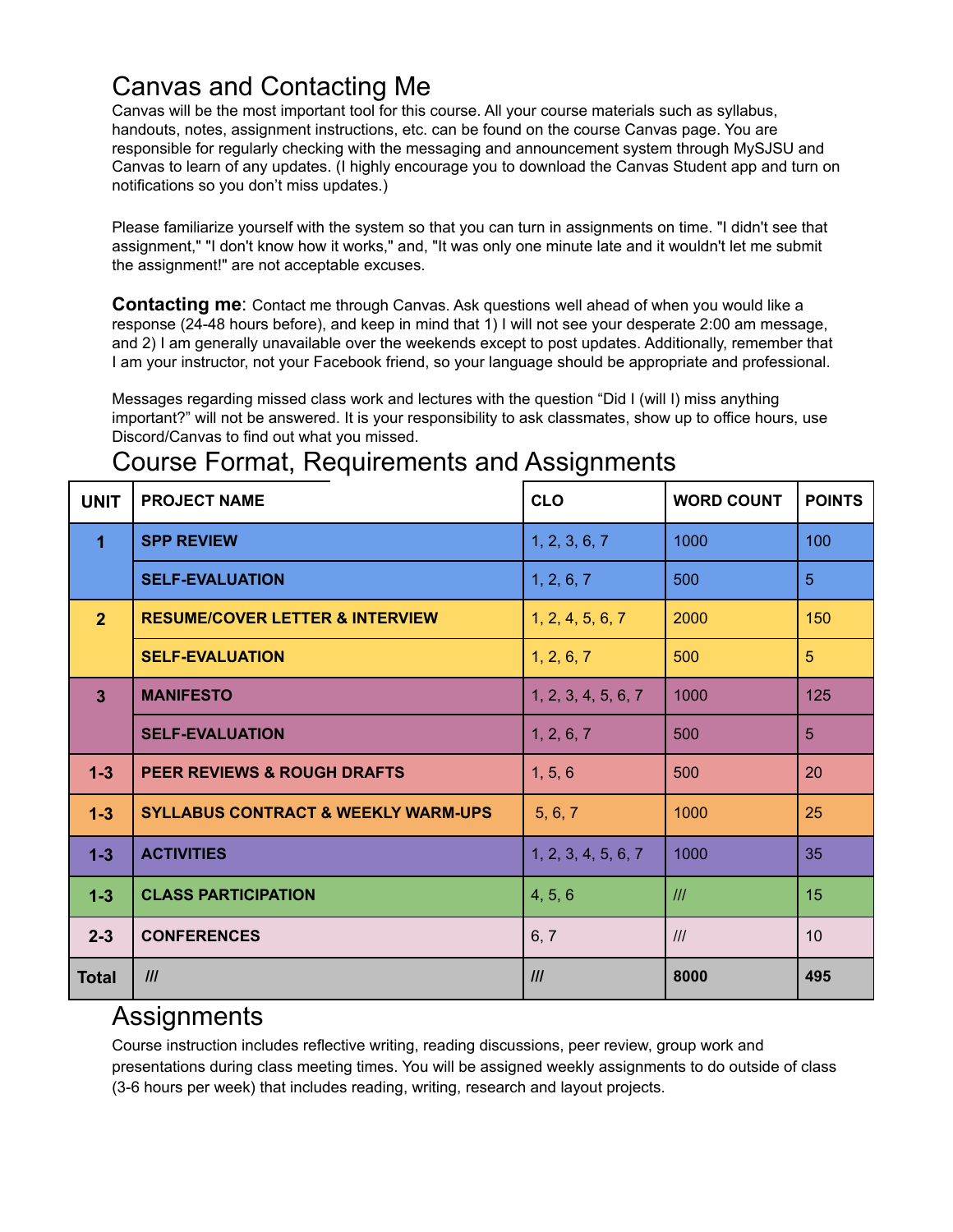**Assignment Format**: All assignments should be typed in 12-point font, one-inch margins, in Times New Roman font, and MLA format. Improperly formatted papers will lose points.

**Formatting Resource**: Owl Purdue Online Writing Lab

[\(https://owl.english.purdue.edu/owl/resource/747/01/\)](https://owl.english.purdue.edu/owl/resource/747/01/)

## **Major Assignments**

- **1. Review Assignment:** You will produce a review for something that is related to your discipline. (An animated film, a logo, a product, etc.)
	- a. *Project objective*: You must show why your opinion is valid through well-researched evidence, specific examples, and design knowledge
- **2. Resume, Cover Letter, & Interview Assignment:** You will be turning in an updated resume and cover letter for an actual job posting. Additionally, you will be answering common interview questions.
	- *a. Project objective:* You must show an ability to talk about your skills and experiences in a way that exemplifies why you are the most qualified candidate for the position
- **3. Manifesto:** This project will be a culmination of all your earlier projects, in this class or otherwise, arranged in the form of a website. Ideally, you could use this website as a jumping off point for your professional portfolio or use the assignment as an opportunity to further develop your existing portfolio.
	- a. Project objective: You must demonstrate an ability to explain your work by breaking down your creative thought process, and personal design priorities
	- b. Final Exam: There will be no final exam in this course. This project will serve as your final.

Note on word count requirement: Specified word count requirements are final. I give you a leeway of 100 words above or below. More than that and you will lose points.

#### **Minor Assignments**

**Weekly Warm-Ups\*:** You will have daily warm-ups to help you prepare for the day's discussion. Your responses to these assignments are meant to help you brainstorm and build up for the unit's project. You are given time in class to complete the assignment and will have until 11:59pm of that day to complete it. Any later will not be accepted.

**Activities:** Activities will be done during our class sessions, most often in groups with classmates **Peer Review:** For your first two projects, you will be given time to read your peers' work, as well as have them read yours. If you have not submitted your rough draft by the start of the Peer Review day, **that is a zero.** If you do not show up to the meeting on the day of the Peer Review, **that is also a zero.**

- **Rough Drafts:** I *do not* read your rough drafts. That's what your peer reviews are for. If you want me to look at your rough draft. Make an appointment to discuss your draft with me at least two weeks before the final deadline. The draft you sent me should be complete. And you must include specific questions you want me to take a look at. Otherwise, if you do not need me to look at your rough draft or have general questions/confusion about the project, you can drop by my office hours at any time or make an appointment with me.
- **Participation\*\*:** You will be expected to contribute to the class discussion at least twice during the week. This includes answering Qs or asking Qs of your own. This will count as your participation. I will be keeping a record of this.
- **Conferences**: This is an opportunity for me to check in on your progress for that project and for you to ask me any questions you may have.

*No extra credit will be offered in this class.*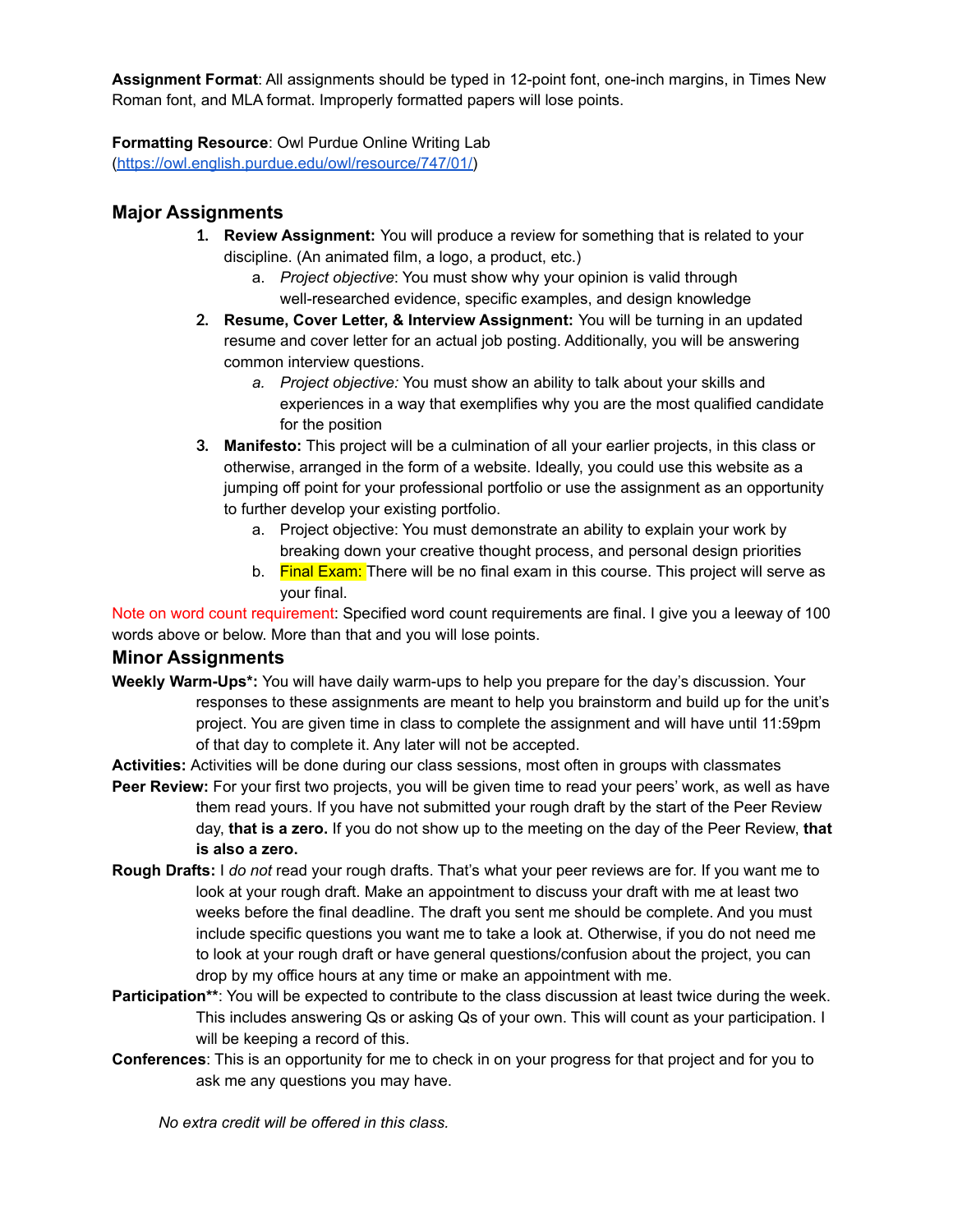- \* Late work for Weekly Warm-ups and Activities will not be accepted.
- \*\* Participation only counts when you speak up during the class discussions. I cannot give you participation points for "paying attention," "trying hard," or speaking up during your group meetings because I cannot monitor those things for every individual in the class. Therefore, you can do all of the above listed and still get low participation points if you do not speak up during the class discussions.

Success in this course is based on the expectation that students will spend, for each unit of credit, a minimum of 45 hours over the length of the course (normally three hours per unit per week) for instruction, preparation/studying, or course related activities, including but not limited to internships, labs, and clinical practica. Other course structures will have equivalent workload expectations as described in the syllabus.

# <span id="page-4-0"></span>Grading Policy

**For essays:** I generally read assignments by looking at three things: Content (thesis, specific evidence, support, etc), Organization (how your ideas are arranged, clear intro?, clear conclusion?), and Language. For each assignment, you will get a rubric specific to that assignment.

- An "A" essay is organized and well-developed, demonstrating a clear understanding and fulfillment of the assignment, written in a unique and compelling voice. It will show the student's ability to use language effectively with a solid command of grammar, mechanics, and usage.
- A "B" essay demonstrates competence in the same categories as an "A" essay, but it may show slight weakness in one of these areas. It will respond to the topic suitably and may contain some grammatical, mechanical or usage errors.
- A "C" essay will complete the requirements of the assignment, but it will show weaknesses in fundamentals, such as development. It may show weakness in mastery of grammar, mechanics, usage, or voice.
- A "D" essay will neglect to meet all the requirements of the assignment or may be superficial in its treatment of the topic. It may lack development or fail to stay on topic. It may contain grammatical, mechanical, and/or usage errors that interfere with reader comprehension.
- An "F" essay does not fulfill the requirements of the assignment.

| $A(92-100);$ | $B - (80-81)$ ; | D+ $(68-69)$ ; |
|--------------|-----------------|----------------|
| A- (90-91);  | $C+ (78-79)$ ;  | D $(62-67)$ ;  |
| B+ (88-89);  | $C(70-77)$ ;    | D- (60-61);    |
| $B(82-87)$ ; | $C - (70-71)$ ; | F (560)        |

- **I use conventional rounding methods when determining percentages**. 0.1 to 0.4 means I round down. 0.5 to 0.9 means I round up.
- **I do not round up whole percentages**. For example, if your total percentage at the end of the semester is 89.2%, that rounds down to 89%, which is a B+. The grade you received should be the grade you earned (barring any calculation errors). Do not message me at the end of the semester to ask me to round up to an A-. The answer will be no. Do not do this especially when you open your request with, "I know you said on the syllabus that…" You already know the answer since you've read the syllabus.
- **Attendance grade.** Canvas will show your grade for attendance. Disregard that. It's not included in your overall grade.
- **Your grade on Canvas is not accurate**. It will always show your grade being a bit higher than it actually is. The grade I will send out at the end of the semester is the most accurate grade.
- **You have two weeks from the date the grade is posted to make an appointment with me to ask about it.** (Canvas always notifies you when your grades are posted, along with any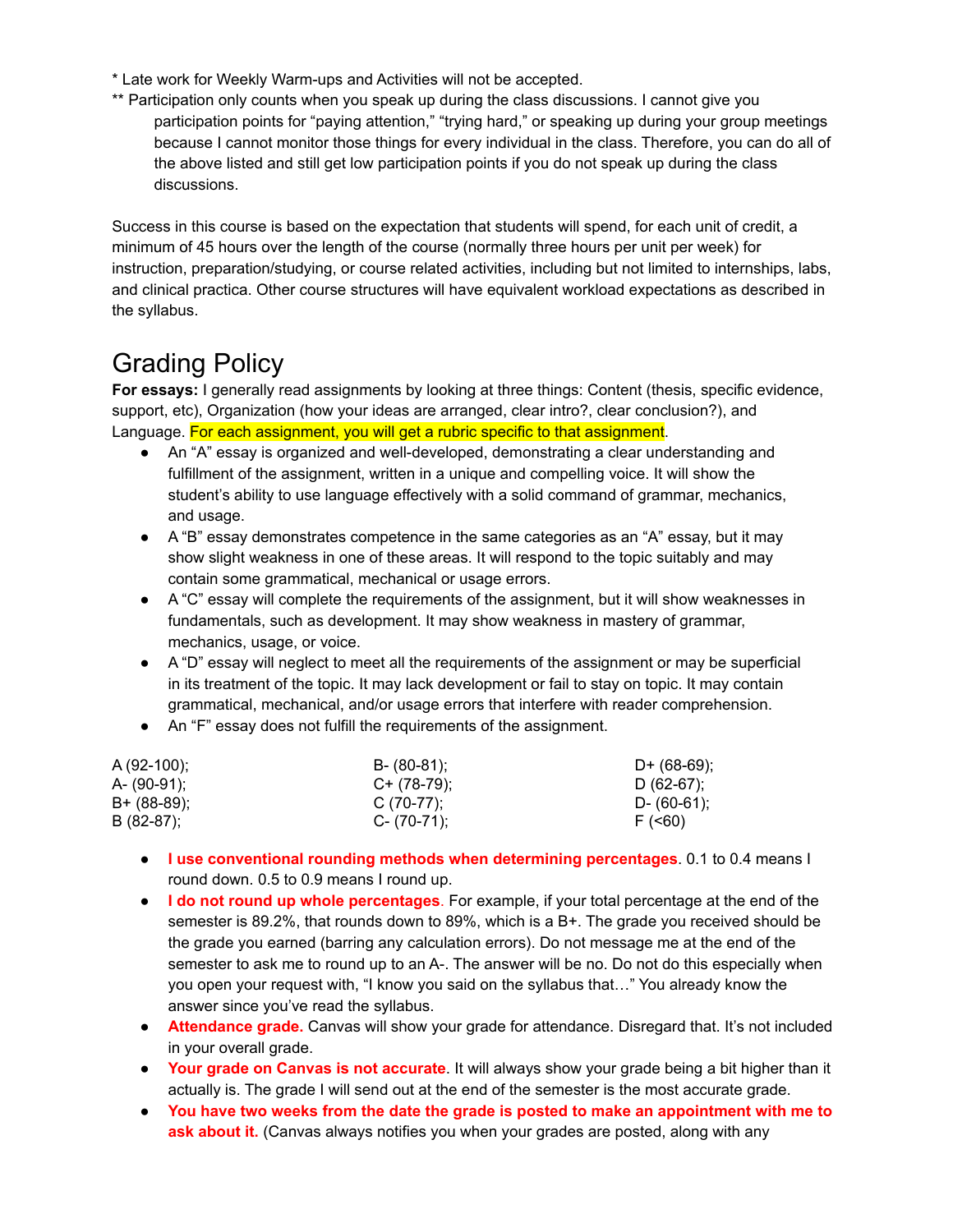comments. That's why you should have the Canvas app on your phone.) Any later, and it's too late. Do not ask me at the end of the semester about an assignment from the beginning of the semester. Exceptions for this will be for your final project and final scores because I have about two weeks after the final meeting to get your grades in. So for that, you have **one week** to ask me.

● **Keep in mind, you need a C or higher to pass this class**. Any lower and you have to retake it. If you are a senior, this will affect your graduation plans.

## <span id="page-5-0"></span>Course Protocol

**Note:** If there's anything that 2020 has taught us so far, it's that life happens. You are in college, so your academics should take priority. However, I understand that sometimes putting your studies first can be nearly impossible. Therefore, for larger assignments, I will work with you as the problems arise to help you keep up, but I will not excuse you from those assignments.

All lectures and course materials distributed in this course (including slides, presentations, tests, outlines, handouts, and similar materials) are protected by copyright law (Title 17, U.S. Code). *I am the exclusive owner of copyright in all materials created for the purpose of this class*. For students enrolled in this course, I encourage you to take notes and make use of course materials for **your own educational purposes**, provided that you (1) do not modify it, (2) use it only for the duration of this course, and (3) do not, nor knowingly allow others, to copy, reproduce, re-publish, upload, post, share, or distribute lecture notes or course materials in any way **without my expressed written consent**. This includes providing materials to commercial material suppliers such as CourseHero and other similar services.

**Submissions**: I will only accept submissions on Canvas. No email. No sharing via Google. If I do not receive a submission from you on Canvas before the deadline, **that is a zero**. It is your responsibility to make sure your submission went through. (If you are unsure whether or not your submission went through, you can leave a comment with your submission and I will check.)

Keep in mind, it is not my responsibility to seek you out and remind you to submit on Canvas. Excuses like "I wrote my response in my notebook but I forgot to type it up and submit it on Canvas" or sending me your Google doc history will not be acceptable excuses. So, once again: if I do not have a submission from you **ON CANVAS**, that is a zero.

**Late Policy**: All assignments are due at 11:59 p.m. on the day of the deadline, unless stated otherwise. Late weekly Warm-ups and Activities will not be accepted. Late work for Peer Review will be accessed case by case. If you are not present for a presentation, that is a zero. For major assignments, you will lose 10 points from your overall grade every day it is late for two days. After that, it is a zero. *Requests for extensions will be treated case-by-case.*

**Presentations**: You always know in advance when you are expected to have a presentation/interview. If you ask to switch within two days of your assigned presentation day, that is an automatic 50% off of your grade for that portion.

**Participation**: *What qualifies as participation*: showing up to our meetings; asking good questions; listening carefully and courteously to both me—your instructor—and your fellow classmates; having something to contribute to the class discussions about assigned texts; sharing the floor; coming prepared with required materials and assignments.

**Attendance**: You are expected to show up every day we have a meeting and participate. Any assignments/activities given during those meetings cannot be made up if you miss the meeting. If you know you will miss a class ahead of time) it is your responsibility to contact a classmate for notes,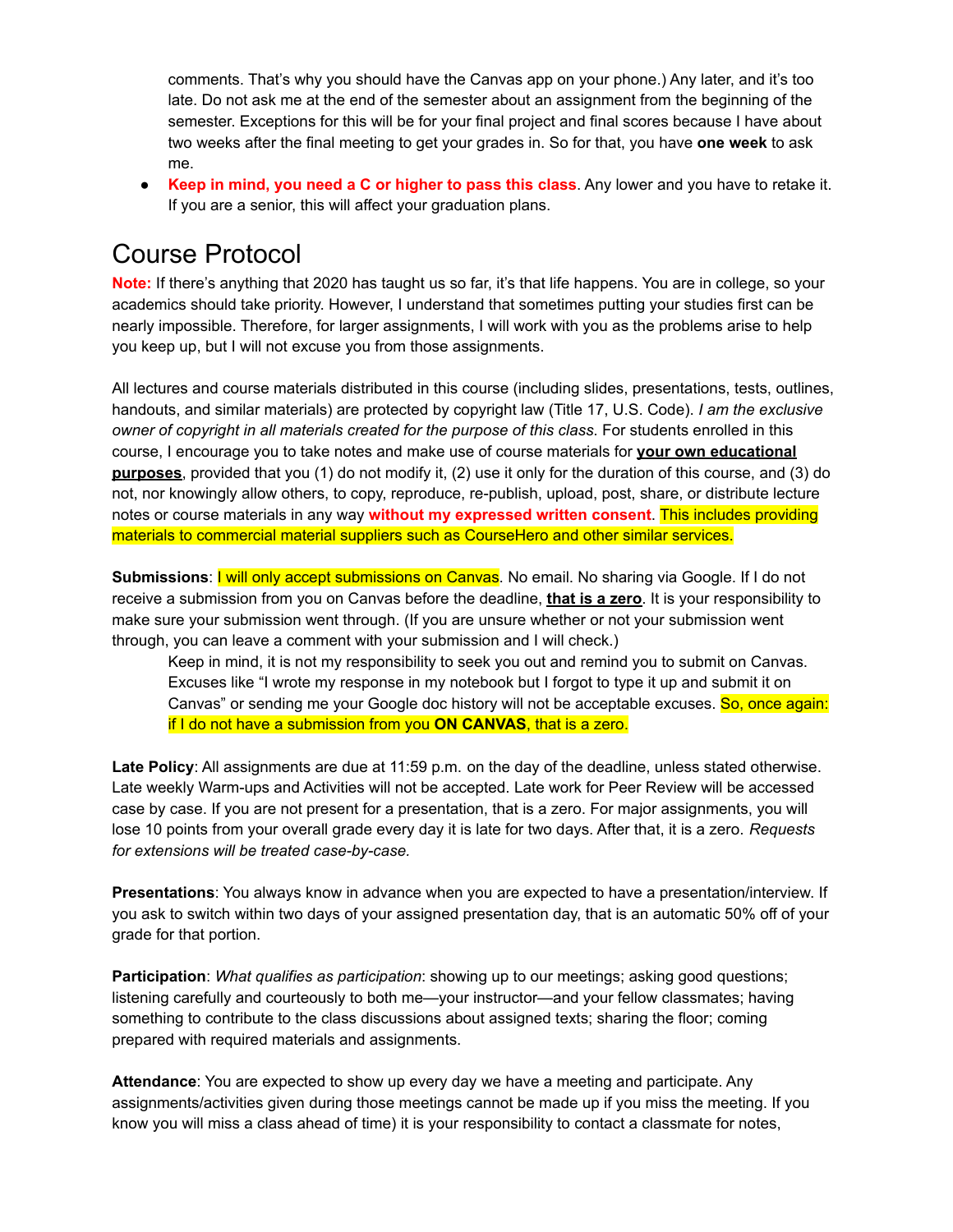assignments, etc. Do not contact me and ask what you missed—the full list of readings is available to you in this syllabus and on Canvas.

**Masks**: As per the SJSU mask [mandate](https://www.sjsu.edu/healthadvisories/sjsu-adapt/plan/index.php#:~:text=Face%20coverings%20or%20masks%20must,of%20physical%20distance%20from%20others.), we are required to wear masks when we are meeting in person. I'll make sure to try and keep the doors/windows open in our room if possible for air circulation.

**Consideration**: We may discuss some topics and view some material which may be considered controversial. Remember that this classroom is a safe place to explore ideas, and make sure that you, personally, are doing your part to make sure that the classroom continues to be a safe place where we respect each other. When reviewing other students' work or responding to other students' comments, remember that your purpose here is to help fellow classmates become better writers (and to let them help you!). Do not take cheap shots at anyone in class.

**Accommodations/Assistive Tech**: If you need any special accommodations or assistance in technology due to a disability, you should contact the Accessible Education Center (AEC), and me.

#### **Zoom Policies**:

University policy  $(S12-7)$  requires consent from all individuals who appear in a class recording. If you do not wish to be identified in a class recording, you are permitted to turn off identifying info, like name and picture, prior to recording. I most likely will not record Zoom meetings when we have them. Any recordings that I do have will be deleted at the end of the semester.

Some recordings may be uploaded onto Canvas for study purposes. Please do not download the recordings. You cannot share class recordings with someone who isn't enrolled in the class or without permission. These recordings are protected by the instructor's copyright.

**Accommodations/Assistive Tech**: If you need any special accommodations or assistance in technology due to a disability, you should contact the Accessible Education Center (AEC), and me.

**Zoom Classroom Etiquette:** Have your video turn on when possible. Mute when you're not talking. Dress appropriately. Be mindful of your background. You can use the graphic option on Zoom, but if you're not, make sure it's an appropriate setting. Do your tech support before we start. Don't do other private things while in a meeting. Stay focused. You shouldn't be doing other stuff while in a Zoom meeting for our class.

#### **University Policies**

University Policies Per University Policy [S16-9,](https://www.sjsu.edu/senate/docs/S16-9.pdf) university-wide policy information relevant to all courses, such as academic integrity, accommodations, etc. will be available on Office of Graduate and Undergraduate Programs (<http://www.sjsu.edu/gup/syllabusinfo/>.) **Please refer to the Syllabus Contract once you are done reading through this.**

## <span id="page-6-0"></span>Course Schedule

**Note**: The schedule is subject to change with fair notice in class or via Canvas. All assignments are due on Canvas by 11:59 on the due date. **NO SUBMISSION = ZERO**

| <b>WEEK</b> | <b>DATE</b> | <b>TUESDAY</b>      | <b>DATE</b> | <b>THURSDAY</b>                                                                                          | <b>UNIT</b> |
|-------------|-------------|---------------------|-------------|----------------------------------------------------------------------------------------------------------|-------------|
|             |             |                     | 1/27        | <b>ZOOM MEETING</b><br>Introduction: Getting to know you<br>Syllabus<br>Contract & Writing Questionnaire |             |
|             | 2/1         | <b>ZOOM MEETING</b> | 2/3         | <b>ZOOM MEETING</b>                                                                                      |             |